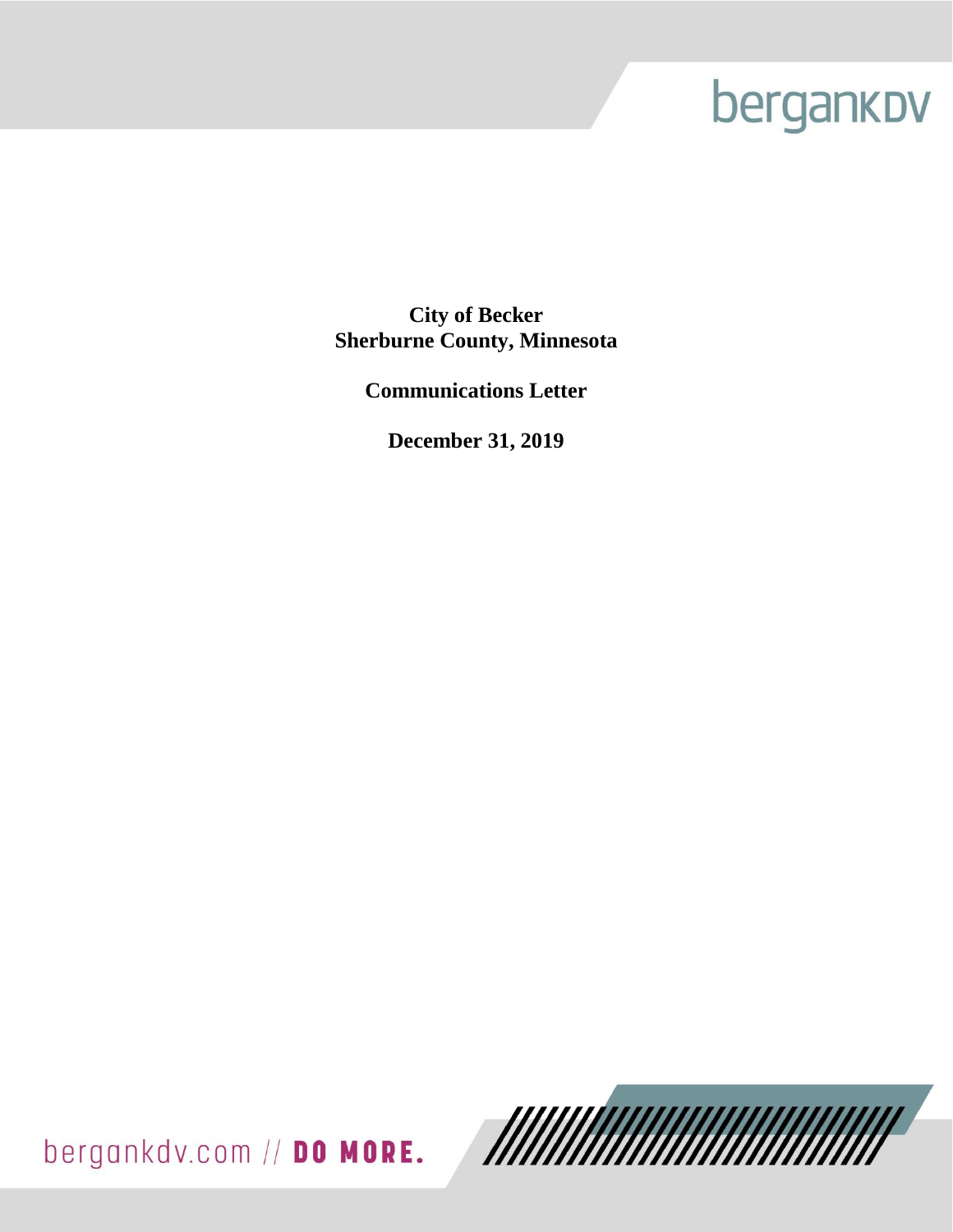# **City of Becker Table of Contents**

| Report on Matters Identified as a Result of the<br>Audit of the Financial Statements |                |
|--------------------------------------------------------------------------------------|----------------|
| <b>Material Weakness</b>                                                             | 3              |
| Significant Deficiency                                                               | $\overline{4}$ |
| Required Communication                                                               | 5              |
| <b>Financial Analysis</b>                                                            | 9              |
| <b>Emerging Issue</b>                                                                | 19             |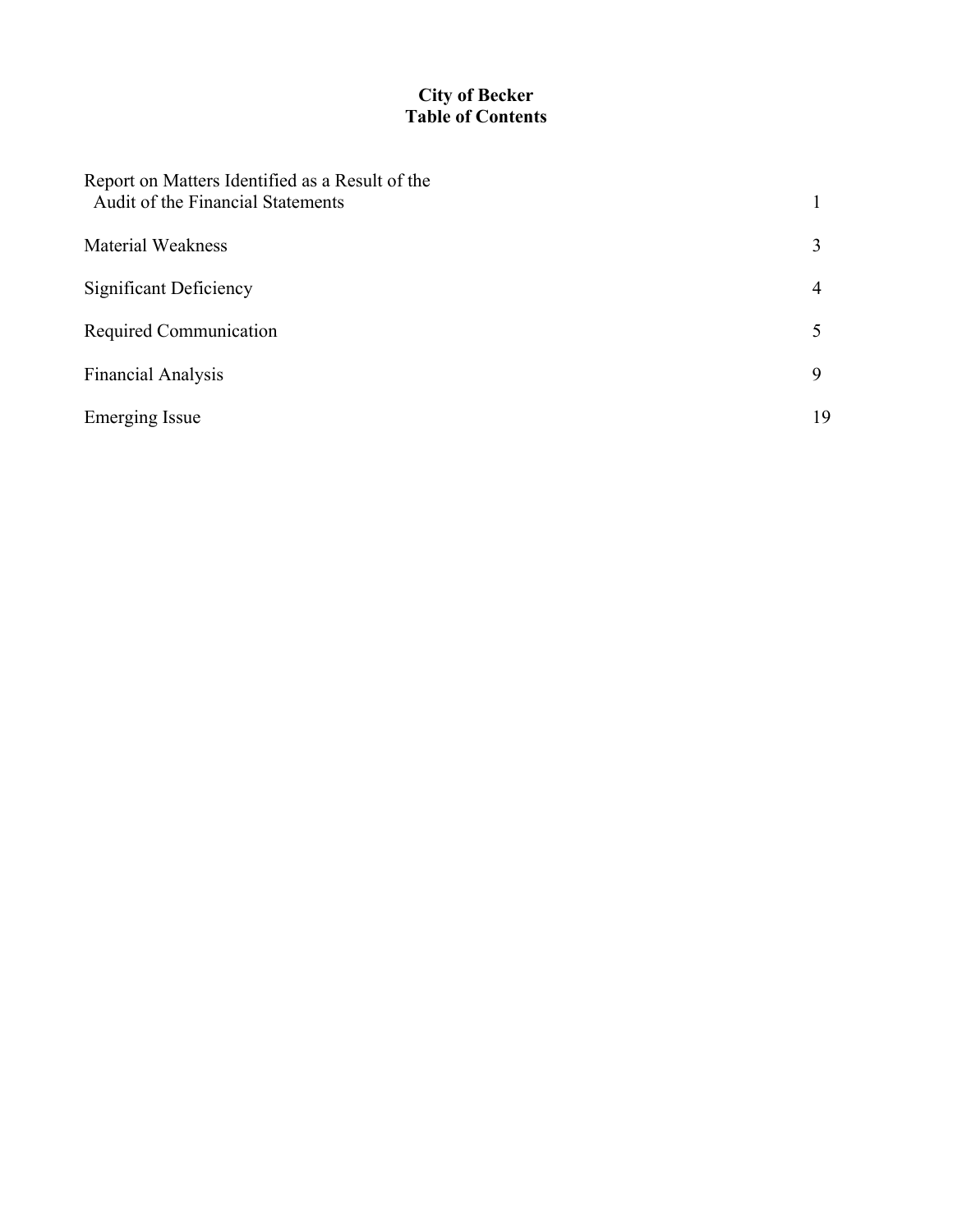#### **Report on Matters Identified as a Result of the Audit of the Financial Statements**

Honorable Mayor and Members of the City Council and Management City of Becker Becker, Minnesota

In planning and performing our audit of the financial statements of the governmental activities, business-type activities, each major fund, and the aggregate remaining fund information of the City of Becker, Minnesota, as of and for the year ended December 31, 2019, in accordance with auditing standards generally accepted in the United States of America, we considered the City's internal control over financial reporting (internal control) as a basis for designing audit procedures that are appropriate in the circumstances for the purpose of expressing our opinion on the financial statements, but not for the purpose of expressing an opinion on the effectiveness of the City's internal control. Accordingly, we do not express an opinion on the effectiveness of the City's internal control.

Our consideration of internal control was for the limited purpose described in the preceding paragraph and was not designed to identify all deficiencies in internal control that might be material weaknesses or significant deficiencies and, therefore, material weaknesses or significant deficiencies may exist that have not been not identified. In addition, because of inherent limitations in internal control, including the possibility of management override of controls, misstatements due to error, or fraud may occur and not be detected by such controls. However, as discussed below, we identified certain deficiencies in internal control that we consider to be a material weakness and a significant deficiency.

A deficiency in internal control exists when the design or operation of a control does not allow management or employees, in the normal course of performing their assigned functions, to prevent, or detect and correct, misstatements on a timely basis. A material weakness is a deficiency, or a combination of deficiencies, in internal control over financial reporting, such that there is a reasonable possibility that a material misstatement of the City's financial statements will not be prevented, or detected, and corrected, on a timely basis. A reasonable possibility exists when the likelihood of an event occurring is either reasonably possible or probable as defined as follows:

- *Reasonably possible*. The chance of the future event or events occurring is more than remote but less than likely.
- *Probable*. The future event or events are likely to occur.

The material weakness identified is stated within this letter.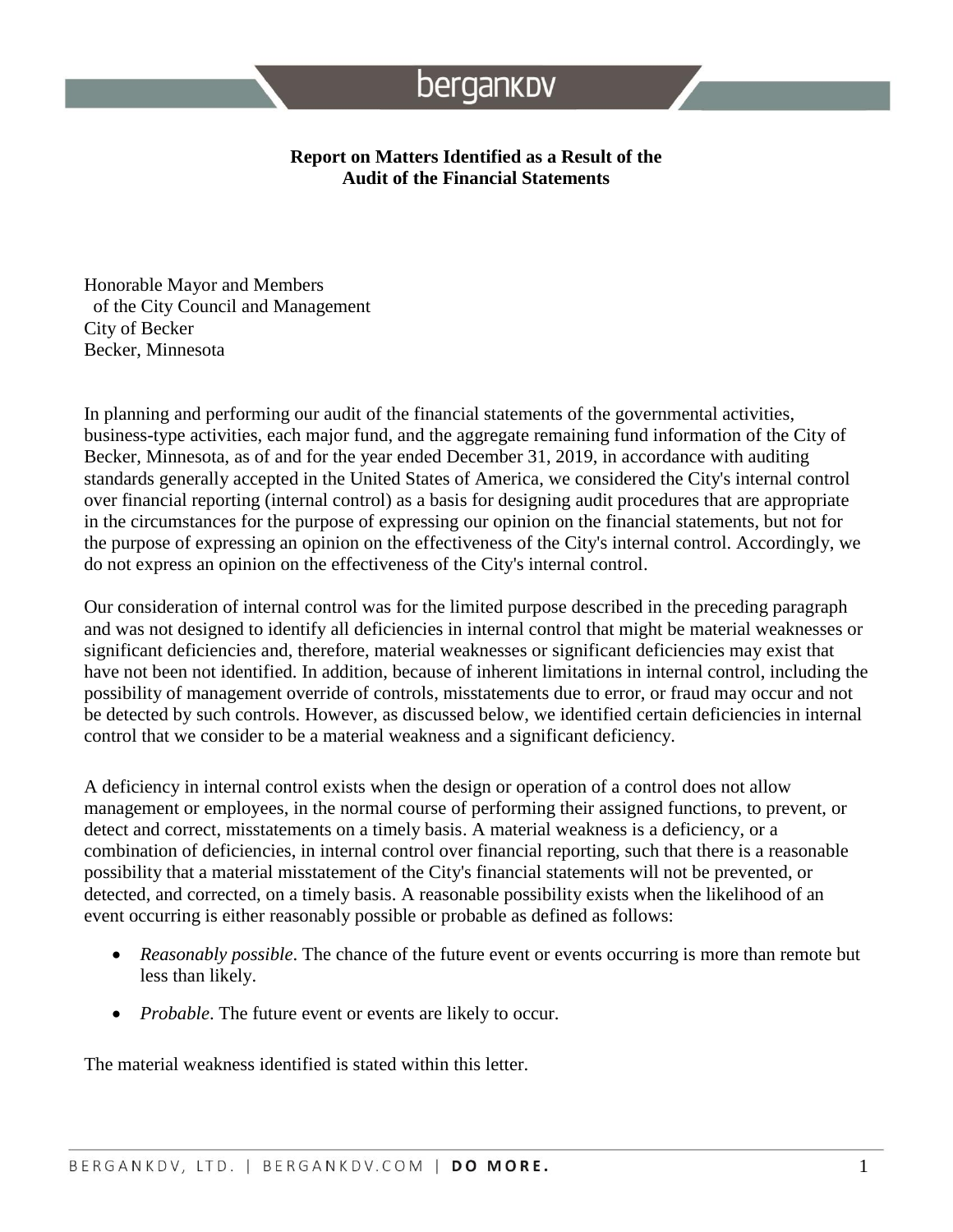A significant deficiency is a deficiency, or combination of deficiencies, in internal control that is less severe than a material weakness, yet important enough to merit attention by those charged with governance. The significant deficiency identified is stated within this letter.

The accompanying memorandum also includes financial analysis provided as a basis for discussion. The matters discussed herein were considered by us during our audit and they do not modify the opinion expressed in our Independent Auditor's Report dated April 22, 2020, on such statements.

This communication is intended solely for the information and use of the City Council, management, others within the City and state oversight agencies and is not intended to be, and should not be, used by anyone other than these specified parties.

Bergantt Utd.

St. Cloud, Minnesota April 22, 2020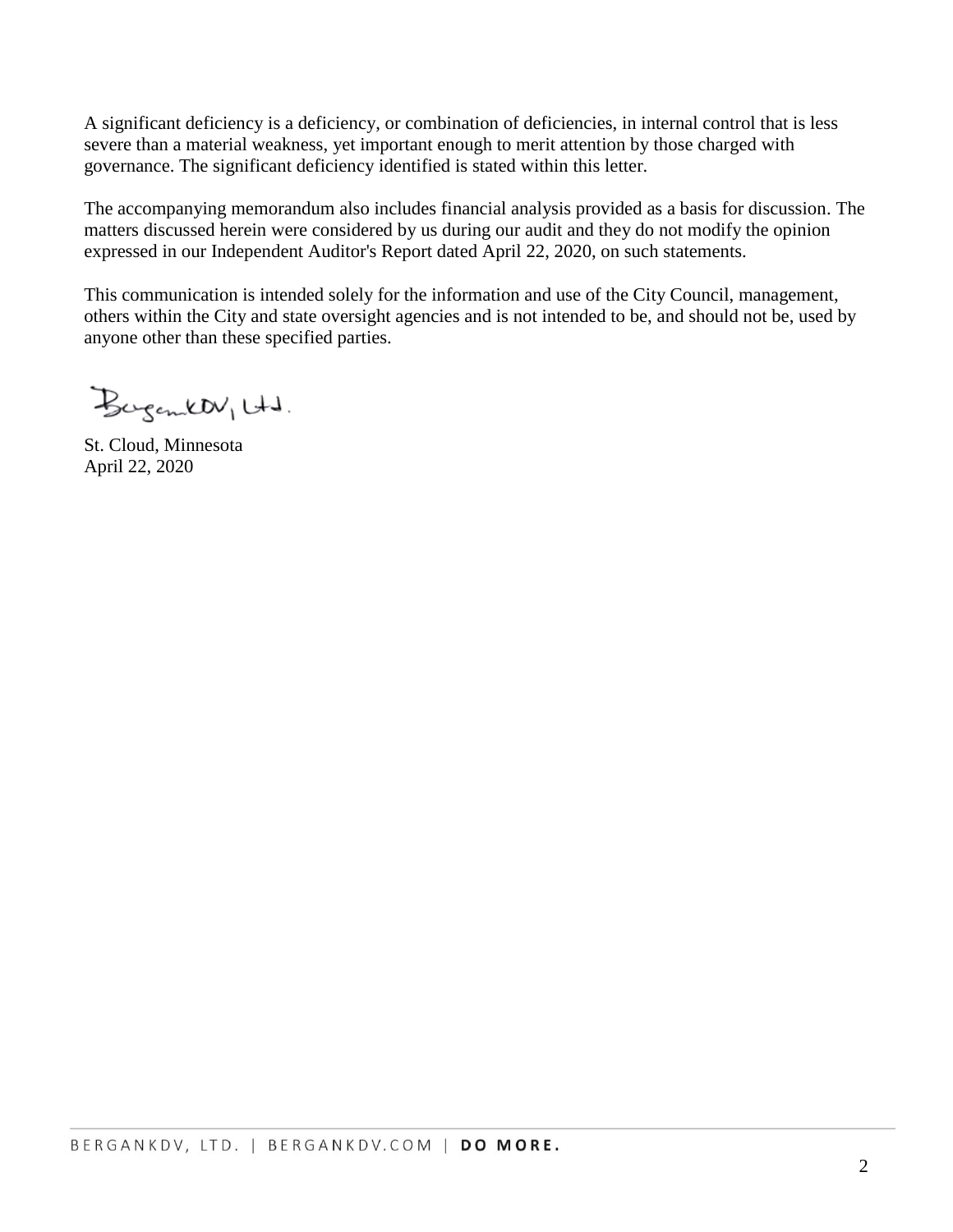# **City of Becker Material Weakness**

#### **Prior Period Adjustment**

We proposed an audit adjustment that we considered to be quantitatively material to the financial statements. This condition could adversely affect the City's ability to present financial statements that are free of material misstatements. A prior period adjustment was made to increase beginning fund balance in the Fire Department Fund related to accounts receivable for township fire service contracts that was not recorded at December 31, 2018.

Invoicing and payment collection were completed more timely in 2019 and all 2019 township fire service contract fees were collected prior to December 31, 2019.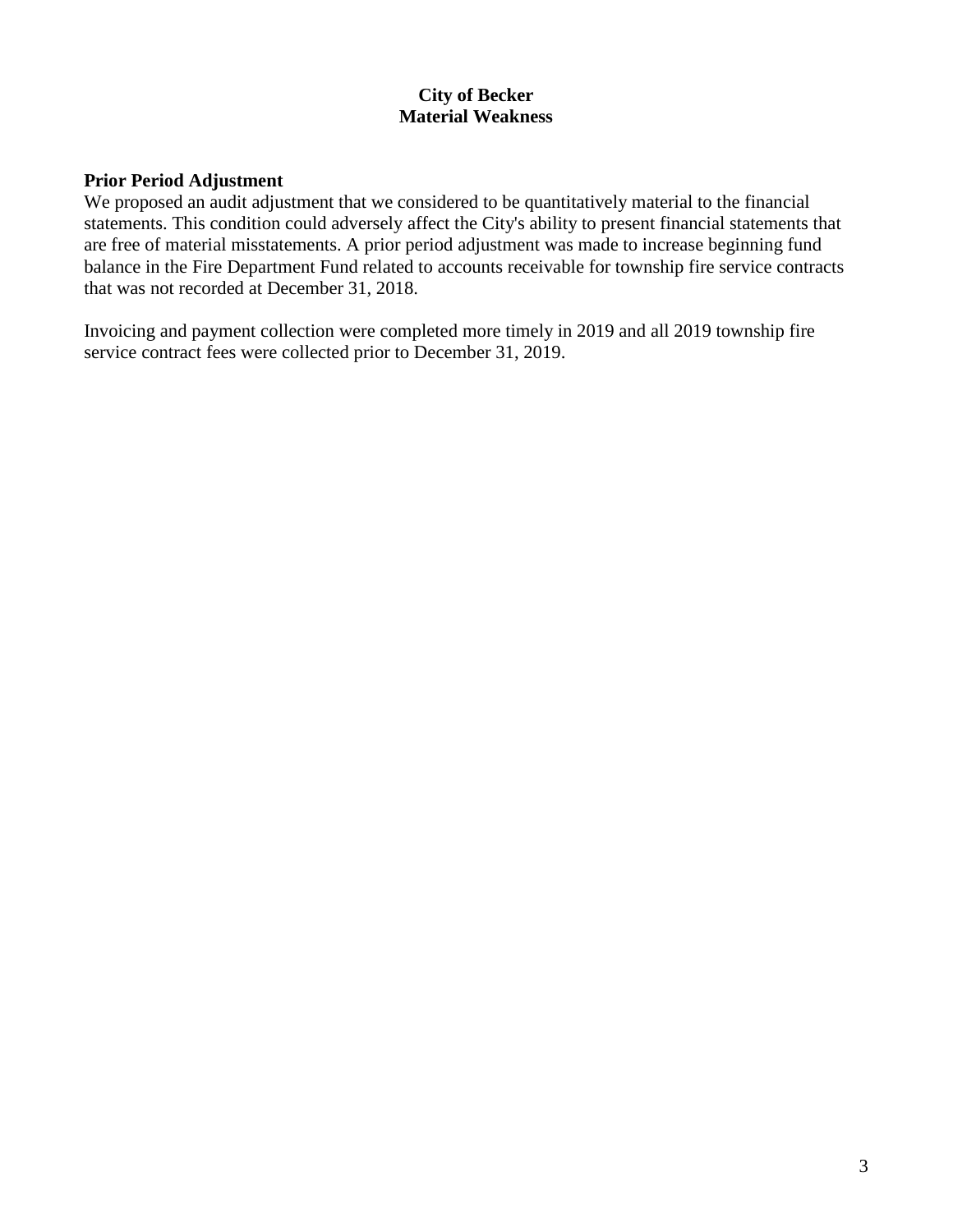# **City of Becker Significant Deficiency**

#### **Lack of Segregation of Accounting Duties**

During the year ended December 31, 2019, the City had a lack of segregation of accounting duties due to a limited number of office employees. This lack of adequate segregation of accounting duties could adversely affect the City's ability to initiate, record, process, and report financial data consistent with the assertions of management in the financial statements. This lack of segregation can be demonstrated in the following area, which is not intended to be an all-inclusive list:

• The same person serving the Fire Board is responsible for collecting the mail, approving accounts payable, and, in some cases, acting as a signatory on direct payments.

We recommend segregation or independent review be implemented whenever practical and cost effective. A strong control action that could be taken to address this deficiency would be to separate the responsibility for the collection and distribution of the mail and any accounts payable invoices from the approval for payment or signatory responsibilities for accounts payable. The City of Becker has implemented a new software system that includes that electronic routing of invoices for approval, collaborating with and incorporating the Fire Fund into these processes is recommended.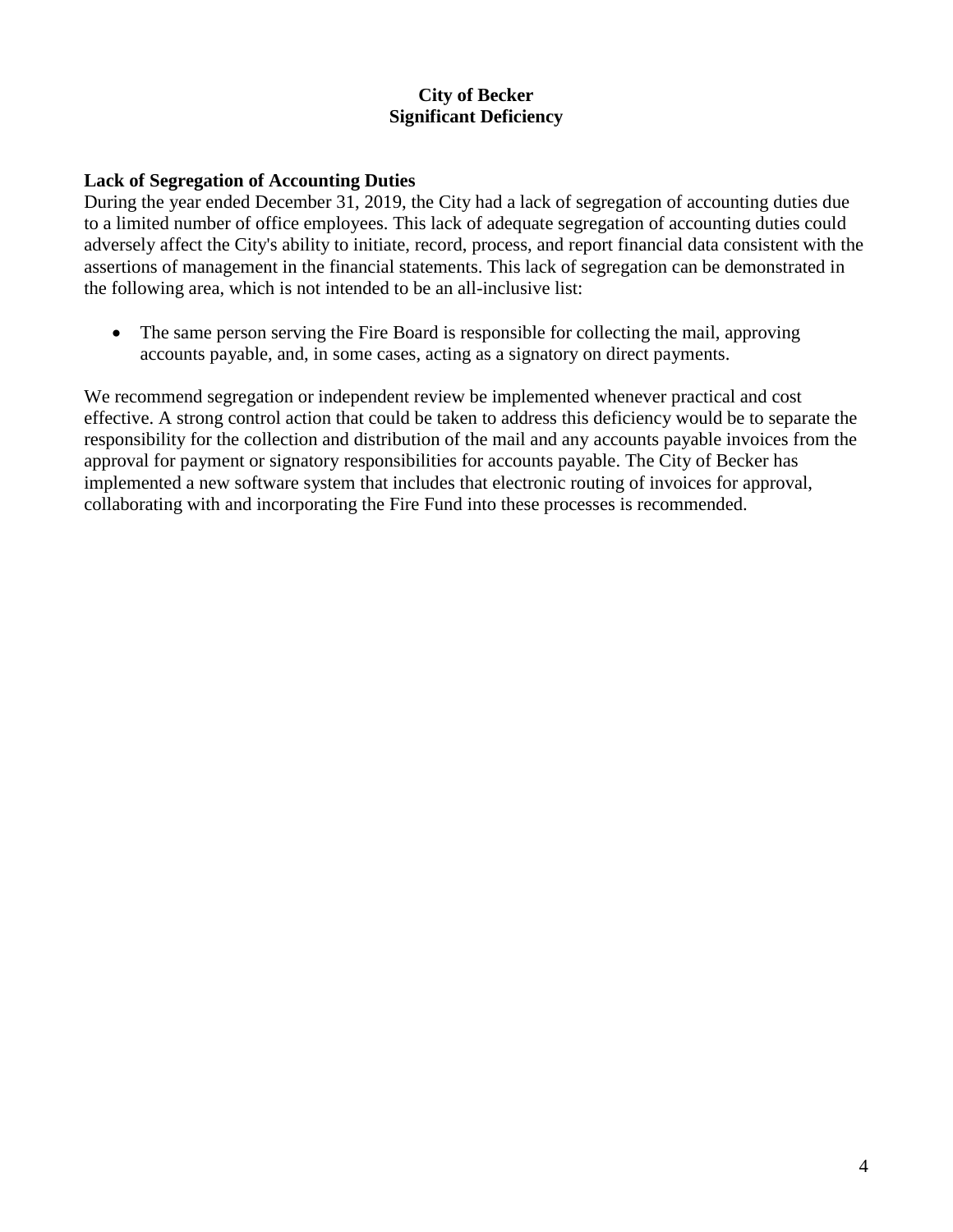We have audited the financial statements of the governmental activities, business-type activities, each major fund, and the aggregate remaining fund information of the City as of and for the year ended December 31, 2019. Professional standards require that we advise you of the following matters related to our audit.

#### **Our Responsibility in Relation to the Financial Statement Audit**

As communicated in our engagement letter, our responsibility, as described by professional standards, is to form and express opinions about whether the financial statements prepared by management with your oversight are presented fairly, in all material respects, in accordance with accounting principles generally accepted in the United States of America. Our audit of the financial statements does not relieve you or management of its respective responsibilities.

Our responsibility, as prescribed by professional standards, is to plan and perform our audit to obtain reasonable, rather than absolute, assurance about whether the financial statements are free of material misstatement. An audit of financial statements includes consideration of internal control over financial reporting as a basis for designing audit procedures that are appropriate in the circumstances, but not for the purpose of expressing an opinion on the effectiveness of the City's internal control over financial reporting. Accordingly, as part of our audit, we considered the internal control of the City solely for the purpose of determining our audit procedures and not to provide any assurance concerning such internal control.

We are also responsible for communicating significant matters related to the audit that are, in our professional judgement, relevant to your responsibilities in overseeing the financial reporting process. However, we are not required to design procedures for the purpose of identifying other matters to communicate to you.

Generally accepted accounting principles provide for certain required supplementary information (RSI) to supplement the basic financial statements. Our responsibility with respect to the RSI, which supplements the basic audit financial statements, is to apply certain limited procedures in accordance with generally accepted auditing standards. However, the RSI was not audited and, because the limited procedures do not provide us with sufficient evidence to express an opinion or provide any assurance, we do not express an opinion or provide any assurance on the RSI.

Our responsibility for the supplementary information accompanying the financial statements, as described by professional standards, is to evaluate the presentation of the supplementary information in relation to the financial statements as a whole and to report on whether the supplementary information is fairly stated, in all material respects, in relation to the financial statements as a whole.

## **Our Responsibility in Relation to** *Government Auditing Standards*

As communicated in our engagement letter, part of obtaining reasonable assurance about whether the financial statements are free of material misstatement, we performed tests of the City's compliance with certain provisions of laws, regulations, contracts, and grant agreements, noncompliance with which could have a direct and material effect on the determination of financial statement amounts. However, the objective of our tests was not to provide an opinion on compliance with such provisions.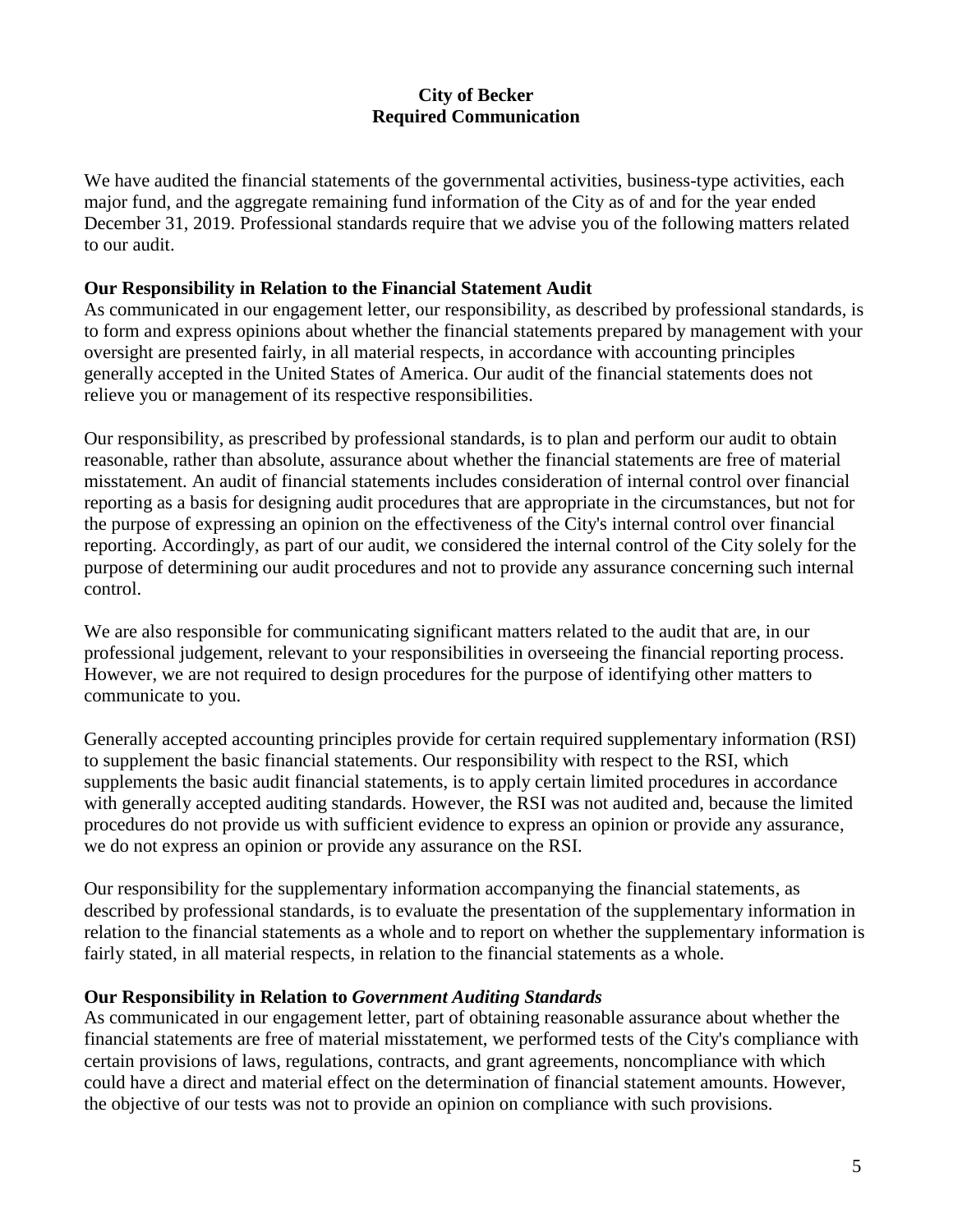#### **Planned Scope and Timing of the Audit**

We conducted our audit consistent with the planned scope and timing we previously communicated to you.

#### **Compliance with All Ethics Requirements Regarding Independence**

The engagement team, others in our firm, as appropriate, our firm, and our network firms have complied with all relevant ethical requirements regarding independence.

## **Qualitative Aspects of Significant Accounting Practices**

#### *Significant Accounting Policies*

Management has the responsibility to select and use appropriate accounting policies. A summary of the significant accounting policies adopted by the City is included in the notes to financial statements. There have been no initial selection of accounting policies and no changes to significant accounting policies or their application during 2019. No matters have come to our attention that would require us, under professional standards, to inform you about (1) the methods used to account for significant unusual transactions and (2) the effect of significant accounting policies in controversial or emerging areas for which there is a lack of authoritative guidance or consensus.

## *Significant Accounting Estimates*

Accounting estimates are an integral part of the financial statements prepared by management and are based on management's current judgements. Those judgements are normally based on knowledge and experience about past and current events and assumptions about future events. Certain accounting estimates are particularly sensitive because of their significance to the financial statements and because of the possibility that future events affecting them may differ markedly from management's current judgements. The most sensitive estimates affecting the financial statements were:

Depreciation – The City is currently depreciating its capital assets over the estimated useful lives, as determined by management, using the straight-line method.

Expense Allocation – Certain expenses are allocated to programs based on an estimate of the benefit to that particular program. Examples are salaries, benefits, and supplies.

Net Pension Liability, Deferred Outflows of Resources Relating to Pensions, and Deferred Inflows of Resources relating to Pensions – These balances are based on an allocation by the pension plans using estimates based on contributions.

We evaluated the key factors and assumptions used to develop the accounting estimates and determined that they are reasonable in relation to the financial statements taken as a whole.

## *Financial Statement Disclosures*

Certain financial statement disclosures involve significant judgment and are particularly sensitive because of their significance to financial statement users. The financial statement disclosures are neutral, consistent, and clear.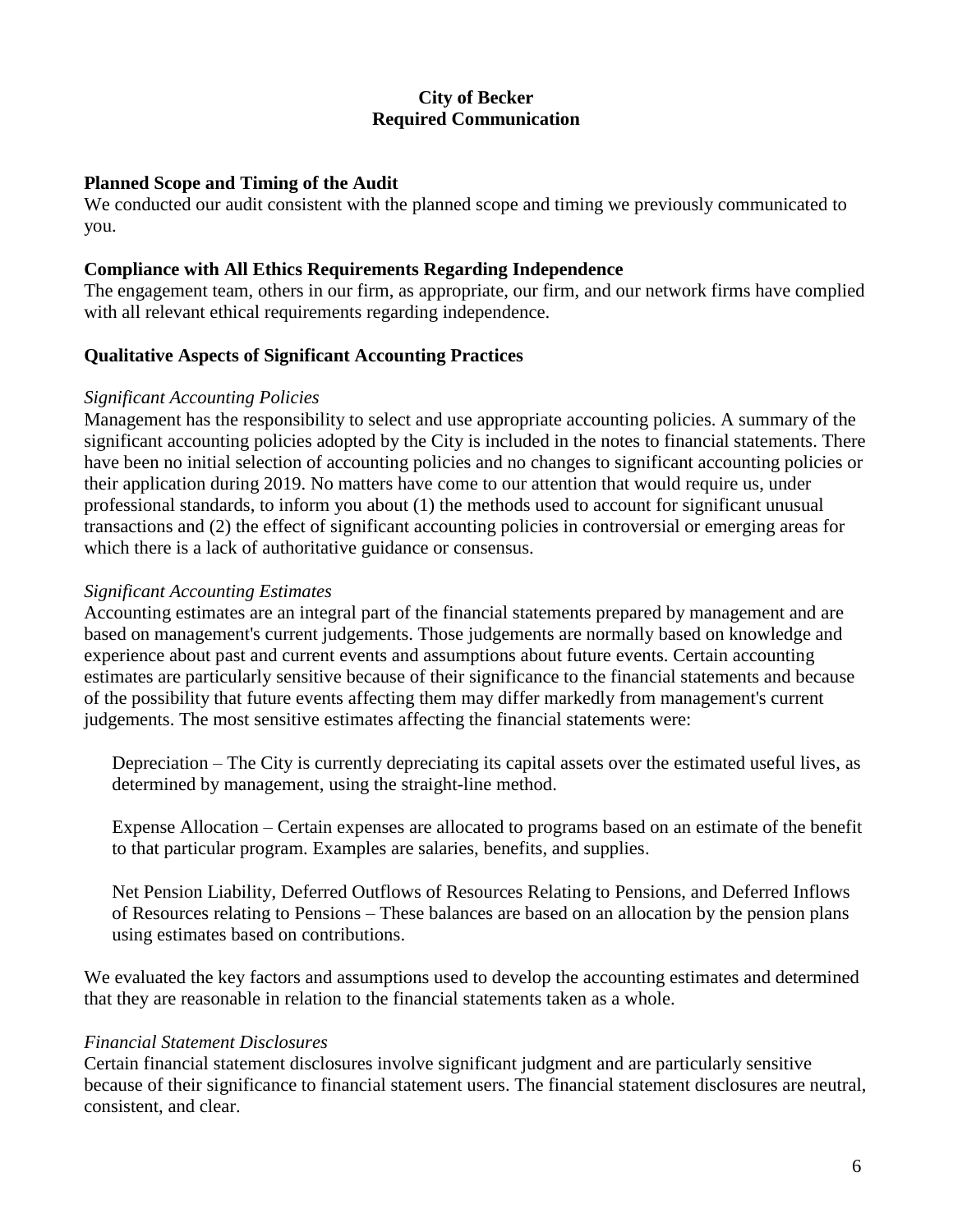#### **Significant Difficulties Encountered during the Audit**

We encountered no significant difficulties in dealing with management relating to the performance of the audit.

#### **Uncorrected and Corrected Misstatements**

For the purposes of this communication, professional standards require us to accumulate all known and likely misstatements identified during the audit, other than those that we believe are trivial, and communicate them to the appropriate level of management. Further, professional standards require us to also communicate the effects of uncorrected misstatements related to prior periods on the relevant classes of transactions, account balances or disclosures, and the financial statements as a whole.

Management did not identify and we did not notify them of any uncorrected financial statement misstatements

In addition, professional standards require us to communicate to you all material, corrected misstatements that were brought to the attention of management as a result of our audit procedures.

The following material misstatement detected as a result of audit procedures was corrected by management.

 A prior period adjustment was made to increase beginning fund balance in the Fire Department Fund related to accounts receivable not recorded at December 31, 2018.

#### **Disagreements with Management**

For purposes of this letter, professional standards define a disagreement with management as a matter, whether or not resolved to our satisfaction, concerning a financial accounting, reporting, or auditing matter, which could be significant to the City's financial statements or the auditor's report. No such disagreements arose during the course of our audit.

#### **Representations Requested from Management**

We have requested certain written representations from management, which are included in the management representation letter.

#### **Management's Consultations with Other Accountants**

In some cases, management may decide to consult with other accountants about auditing and accounting matters. Management has informed us that, and to our knowledge, there were no consultations with other accountants regarding auditing and accounting matters.

## **Other Significant Matters, Findings, or Issues**

In the normal course of our professional association with the City, we generally discuss a variety of matters, including the application of accounting principles and auditing standards, operating conditions affecting the City, and operating plans and strategies that may affect the risks of material misstatement. None of the matters discussed resulted in a condition to our retention as the City's auditor.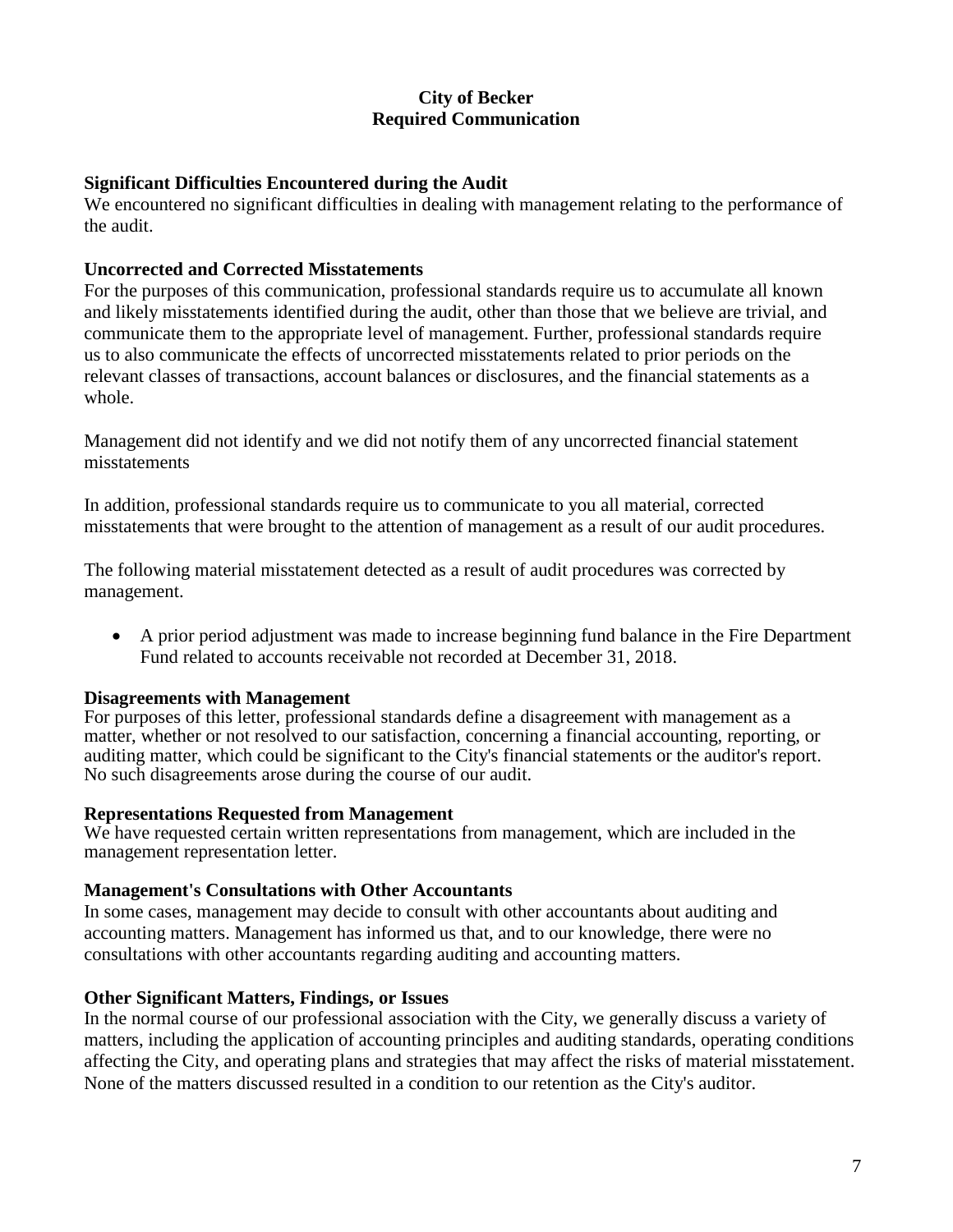#### **Other Information in Documents Containing Audited Financial Statements**

We applied certain limited procedures to the RSI that supplements the basic financial statements. Our procedures consisted of inquiries of management regarding the methods of preparing the information and comparing the information for consistency with management's responses to our inquiries, the basic financial statements, and other knowledge we obtained during our audit of the basic financial statements. We did not audit the RSI and do not express an opinion or provide any assurance on the RSI.

With respect to the supplementary information accompanying the financial statements, we made certain inquiries of management and evaluated the form, content and methods of preparing the information to determine that the information complies with accounting principles generally accepted in the United States of America, the method of preparing it has not changed from the prior period, and the information is appropriate and complete in relation to our audit of the financial statements. We compared and reconciled the supplementary information to the underlying accounting records used to prepare the financial statements or to the financial statements themselves.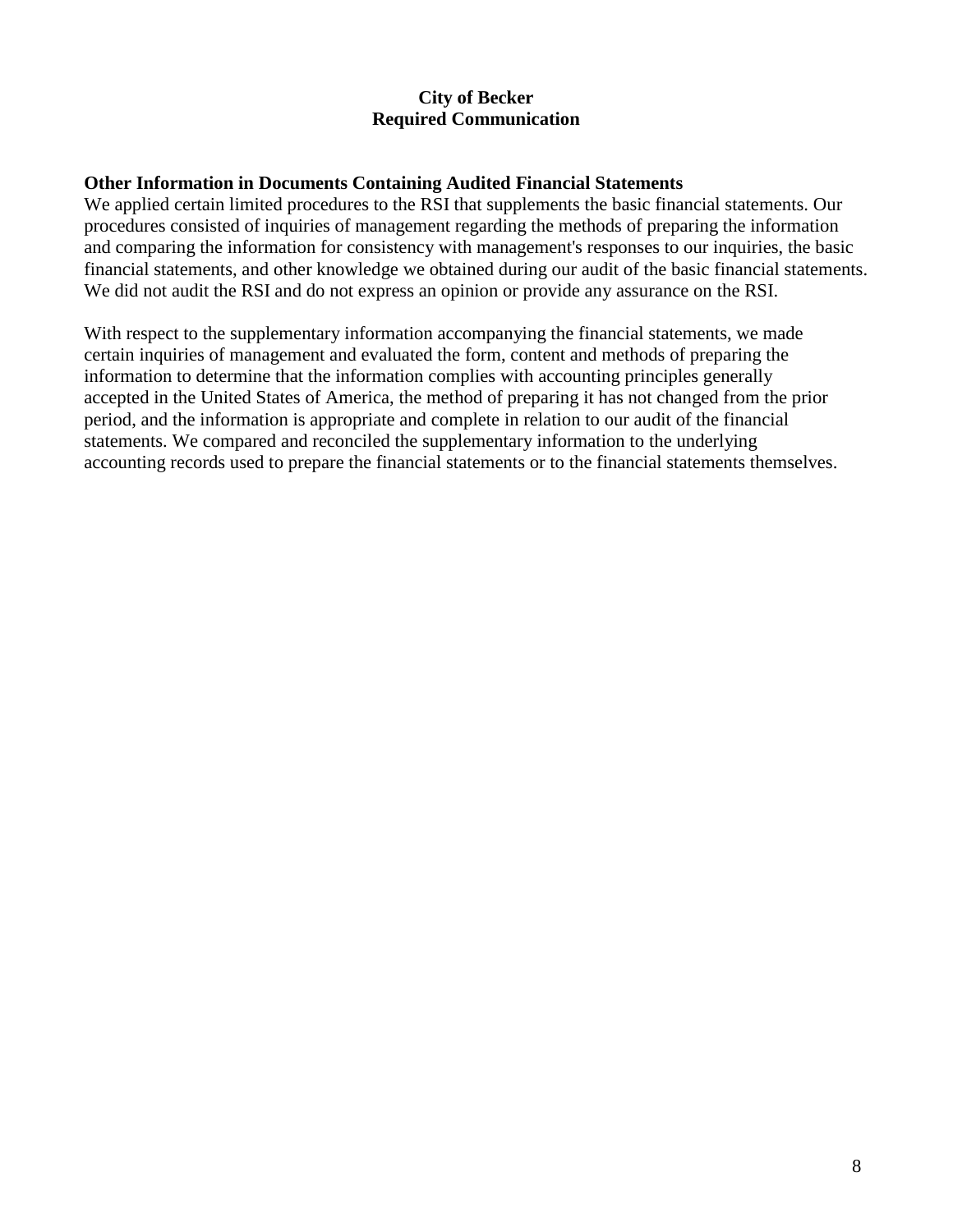The following pages provide graphic representation of select data pertaining to the financial position and operations of the City for the past five years. Our analysis of each graph is presented to provide a basis for discussion of past performance and how implementing certain changes may enhance future performance. We suggest you view each graph and document if our analysis is consistent with yours. A subsequent discussion of this information should be useful for planning purposes.

# **GENERAL FUND**

The General Fund balance increased \$323,763 from 2018 to 2019. This is a result of revenues exceeding expenditures.



The majority of the City's total fund balance, \$2,356,735, is unassigned at year-end, while \$22,794 has already been spent on prepaid items, so it is classified as nonspendable.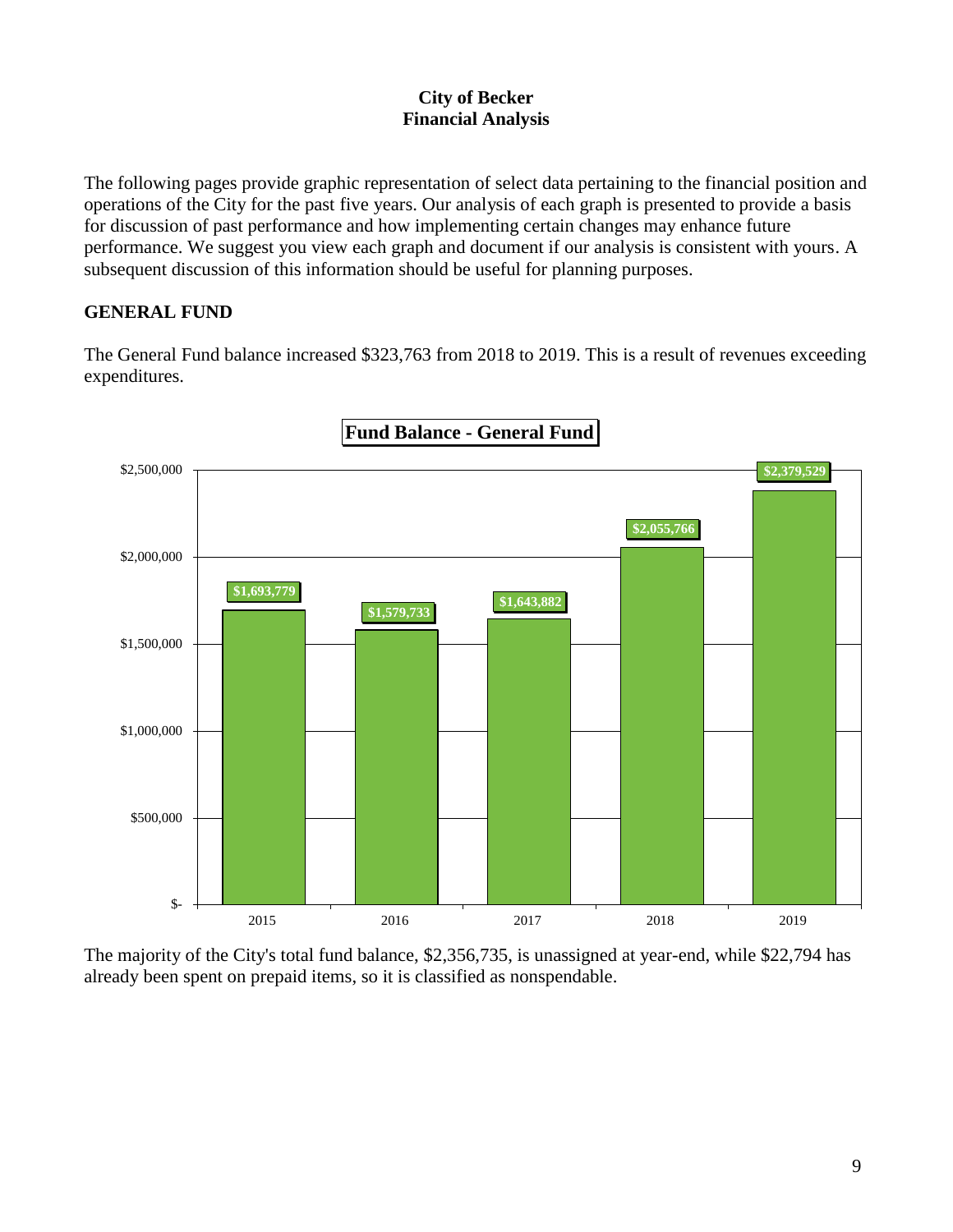# **GENERAL FUND REVENUES**

The chart below shows the City's revenues by source for the last five years.



**General Fund Revenues** 

In total, revenues increased \$169,967 or 4.5%, from 2018 to 2019.

Taxes and special assessments reported the largest increase from 2018, increasing \$193,791 as a result of an increase in the General Fund's tax levy. Other revenues increased \$76,149 due primarily to increased investment income related to a better market conditions in 2019. Licenses and permits increased by \$64,000 due to an increase in building permits. Charges for services decreased \$88,608 primarily due to the ash user fee no longer being received with the closure of Great River Energy. Intergovernmental revenues decreased \$69,735 primarily due to a decrease in fire relief aid, which is passed through to the Relief Association, and the discontinuance of the small cities grant for 2019.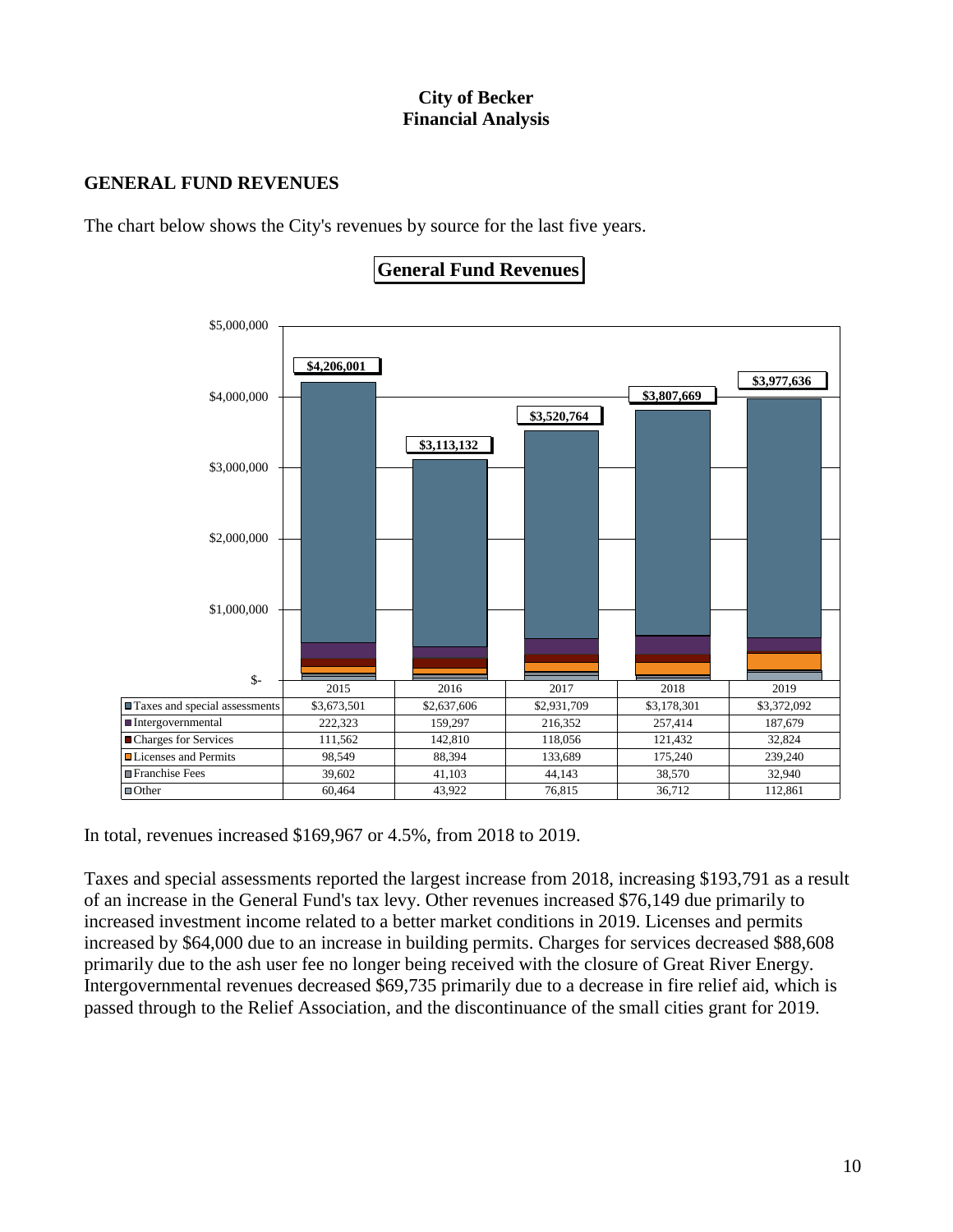# **GENERAL FUND REVENUES (CONTINUED)**

The graph below presents a comparison of final budget and actual results for General Fund revenues.



Total General Fund revenue, including other financing source items, exceeded the final revised budget by \$282,638 or 7.6%.

The greatest variance was in licenses and permits where actual revenue was \$148,840 over budget due to conservative budgeting for building permits. Other revenues were over budget \$87,761 due to conservative budgeting for investment earnings and other miscellaneous revenues. Intergovernmental revenues were over budget \$42,679 due to conservative budgeting across almost all aids. All other categories were fairly consistent with budgeted amounts.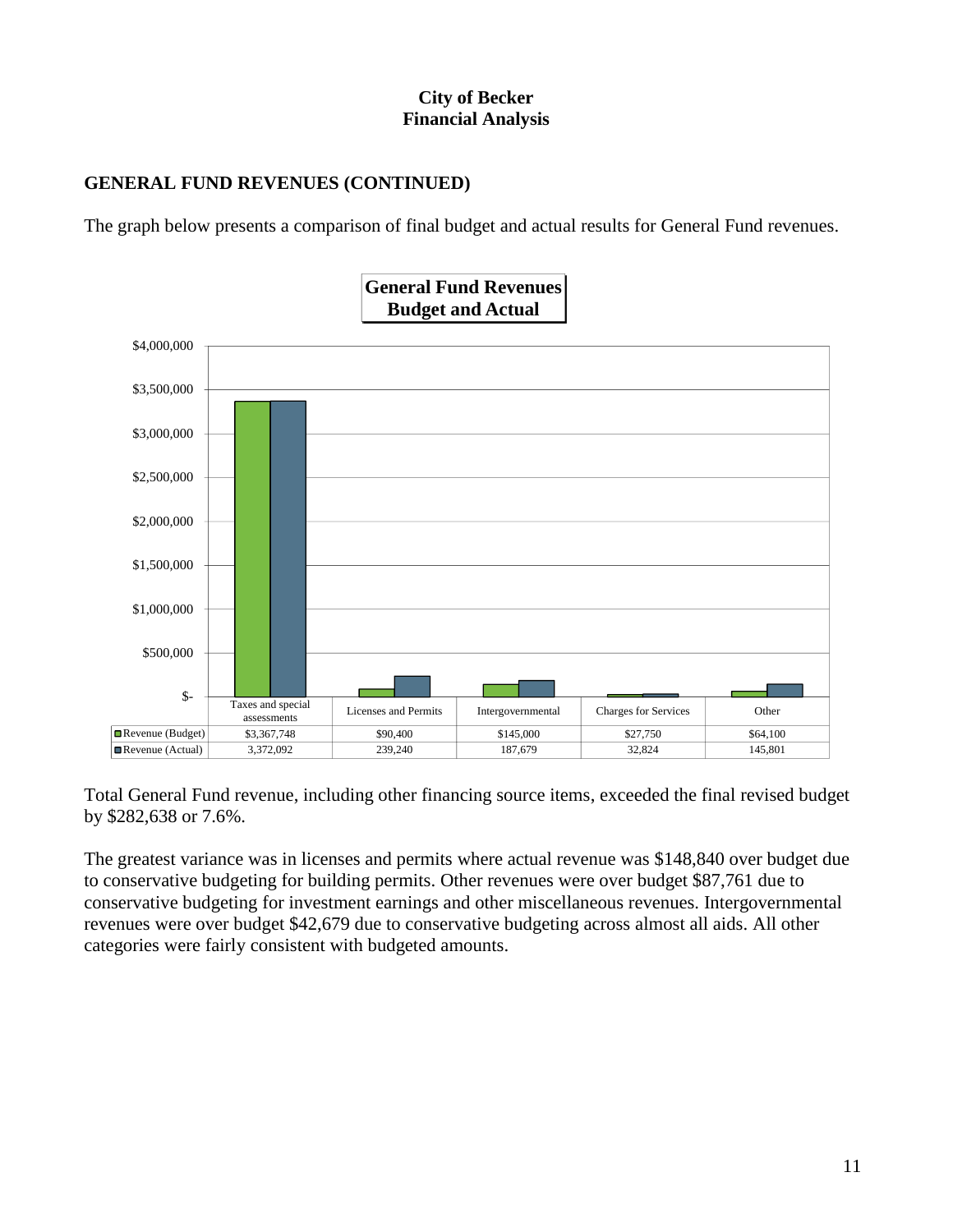# **GENERAL FUND REVENUES (CONTINUED)**

Allocations of the City's revenues by source for the past five years are displayed below.



# **General Fund Revenues by Source**

For the five years presented, the allocation of General Fund revenues has been fairly consistent among the various categories.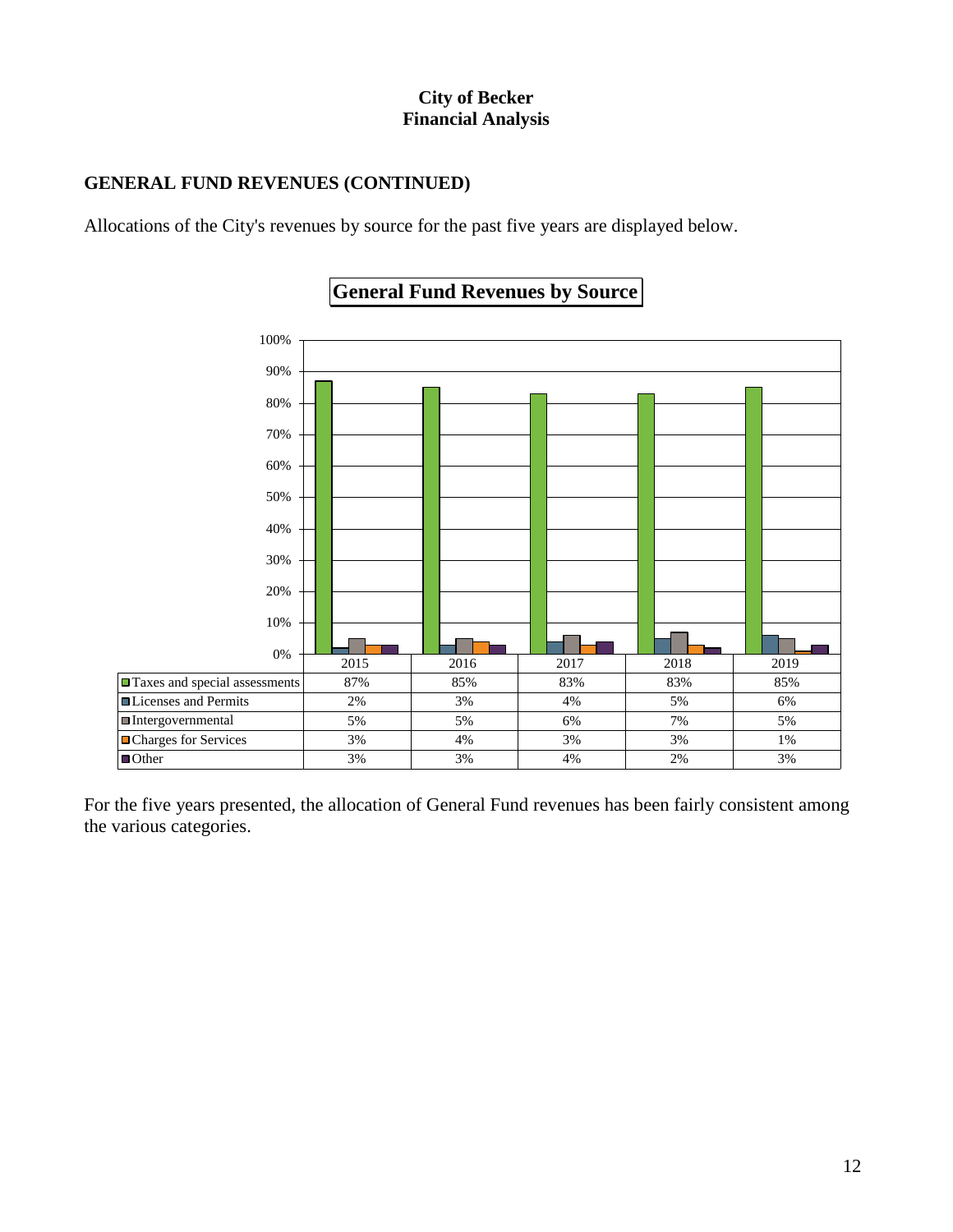# **GENERAL FUND EXPENDITURES**

The chart below shows the City's expenditures by function for the last five years.



# **General Fund Expenditures**

Overall, expenditures increased \$188,088, or 5.4%, from 2018 to 2019. The most significant increase in expenditures was the general government category, which increased \$70,835 primarily due to an increase in legal fees related to projects and an increase in repairs at City Hall. Public Safety expenditures increased \$59,564 due an increase in wages for police officers. Public works expenditures increased \$66,219 due to increases in wages, benefits, streets materials, and streets maintenance. Other functions were consistent with the prior year.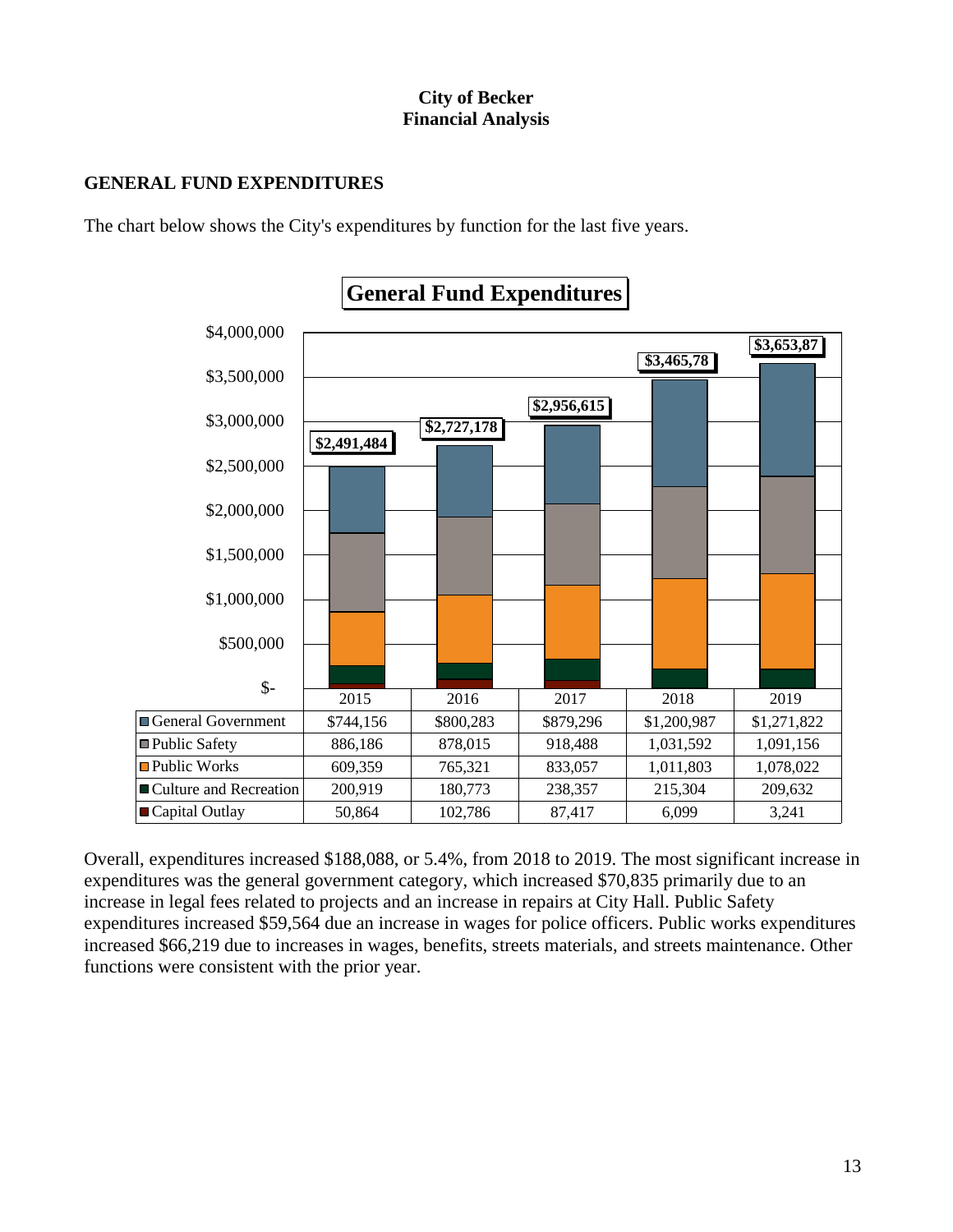# **GENERAL FUND EXPENDITURES (CONTINUED)**

The graph below presents a comparison of final budget and actual results for General Fund expenditures. Overall, total expenditures were \$41,125, or 1.1%, under the budgeted amounts. All categories other



than general government were under the budgeted amount.

General government expenditures were \$120,245 overbudget due to increased legal fees related to projects and the City replacing several contracted positions with City employees in 2019 including planners and an accountant. Public work expenditures were \$100,603 under budget due to budgeting conservatively for parking lot repaving and repairs and maintenance costs. Culture and recreation expenditures were \$40,768 under budget due to employee restructuring resulting in a decrease in parks employees. Other categories were fairly consistent with the budget.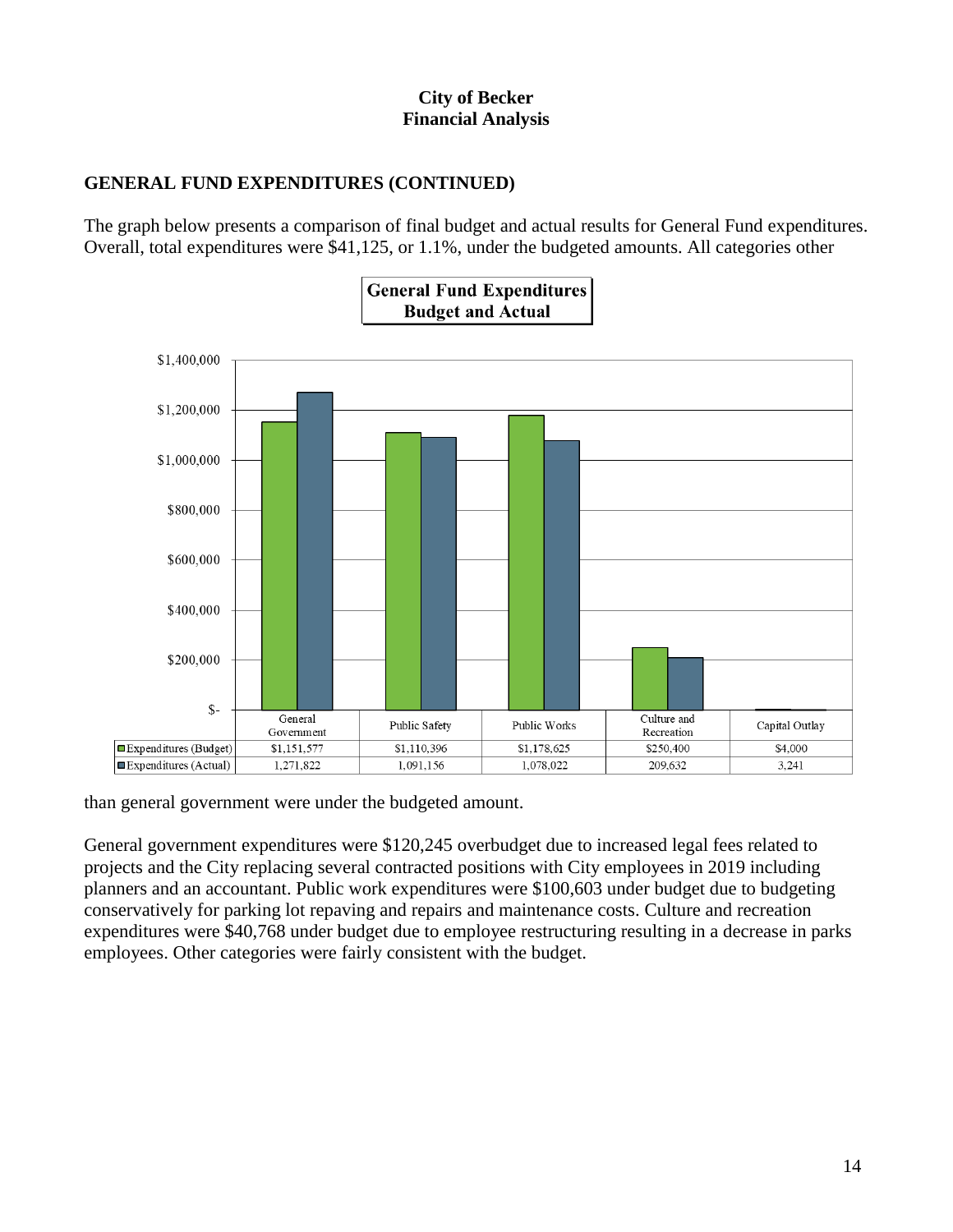# **GENERAL FUND EXPENDITURES (CONTINUED)**

Allocations of the City's General Fund expenditures by function for the past five years are displayed below.



For the past five years, the City has had a fairly consistent approach to allocating spending across City departments and functions.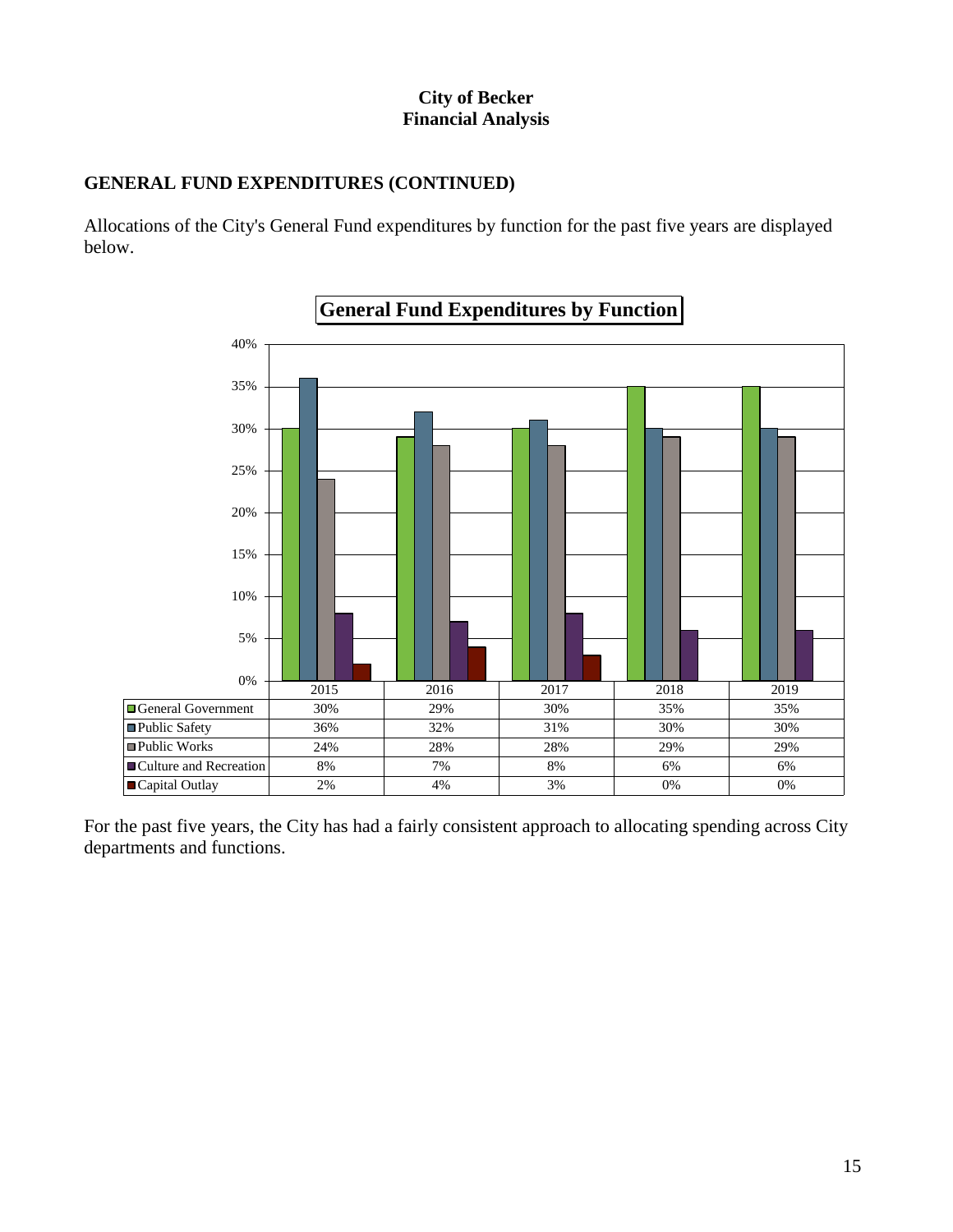# **WATER UTILITY OPERATION**



During 2019, the Water Fund revenues increased significantly, increasing \$224,730 or 32.9%. This large increase was due to an increased amount of water availability charges due to increased development in 2019. Operating expenses increased \$48,694 due to increased wages and employee benefits expense as well as increased depreciation expense for the first full year of depreciation of water meters installed in 2018. The Fund experienced a net operating income of \$193,432 in 2019. The chart above indicates that the fund has covered operating expenses excluding depreciation in all five years presented, and all operating expenses including depreciation for 2018 and 2019. We recommend that the City continue to monitor utility rates to ensure the fund is sustained.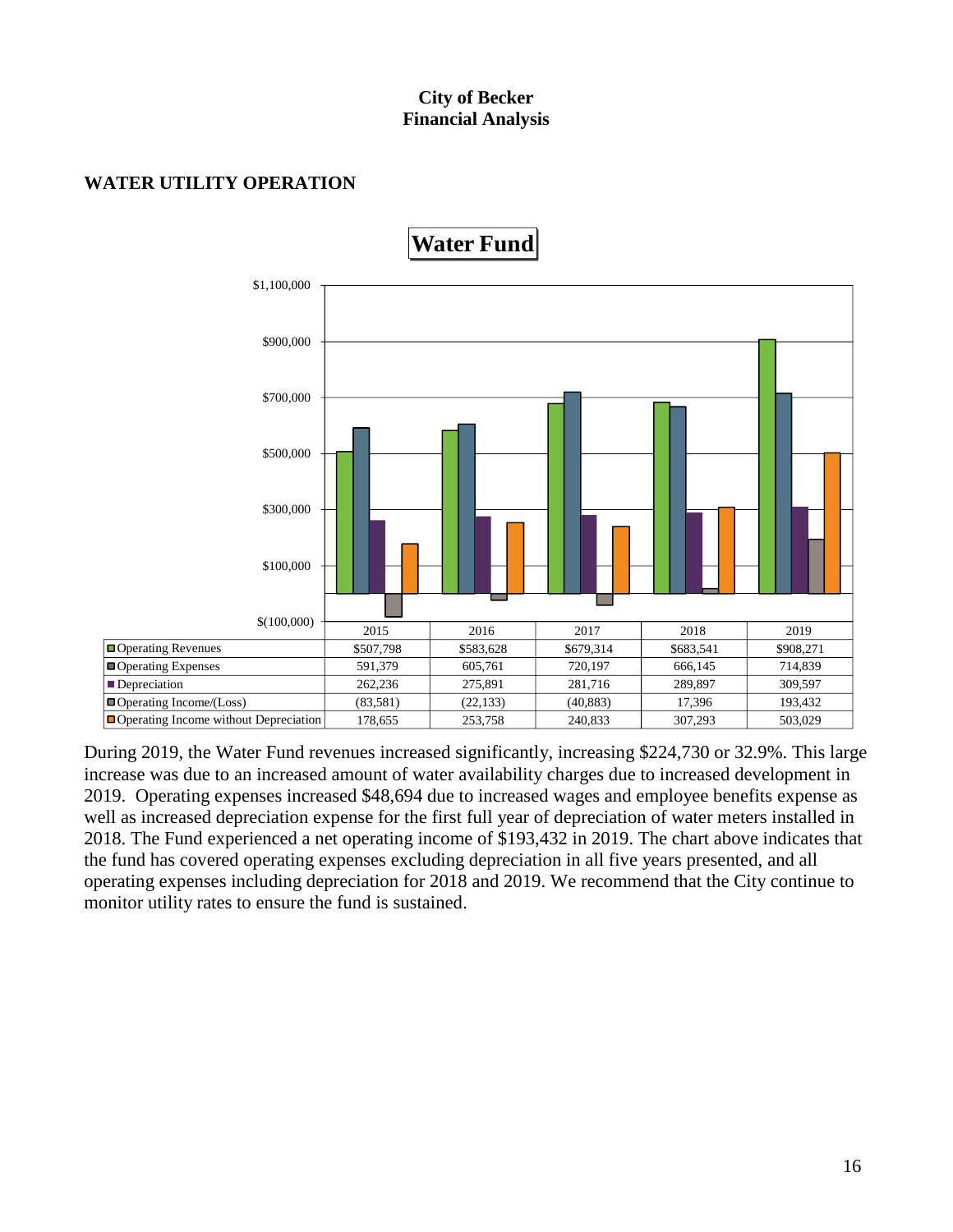# **SEWER UTILITY OPERATION**

During 2019, the Sewer Fund revenues increased \$85,295 or 5.8%, due to increase leachate fees related to increased precipitation. Operating expenses increased \$9,601, or 0.5%, due to increased wages and employee benefits expense as well as increased depreciation expense for the first full year of depreciation of the sewer jetter/vacuum truck purchased in 2018. Overall, the Fund experienced a net operating loss of \$547,812. Without depreciation the Fund reported \$540,242 of operating income. The chart above indicates that the fund has covered operating expenses excluding depreciation in all five years presented. We recommend that the City continue to monitor utility rates to ensure the fund is sustained.

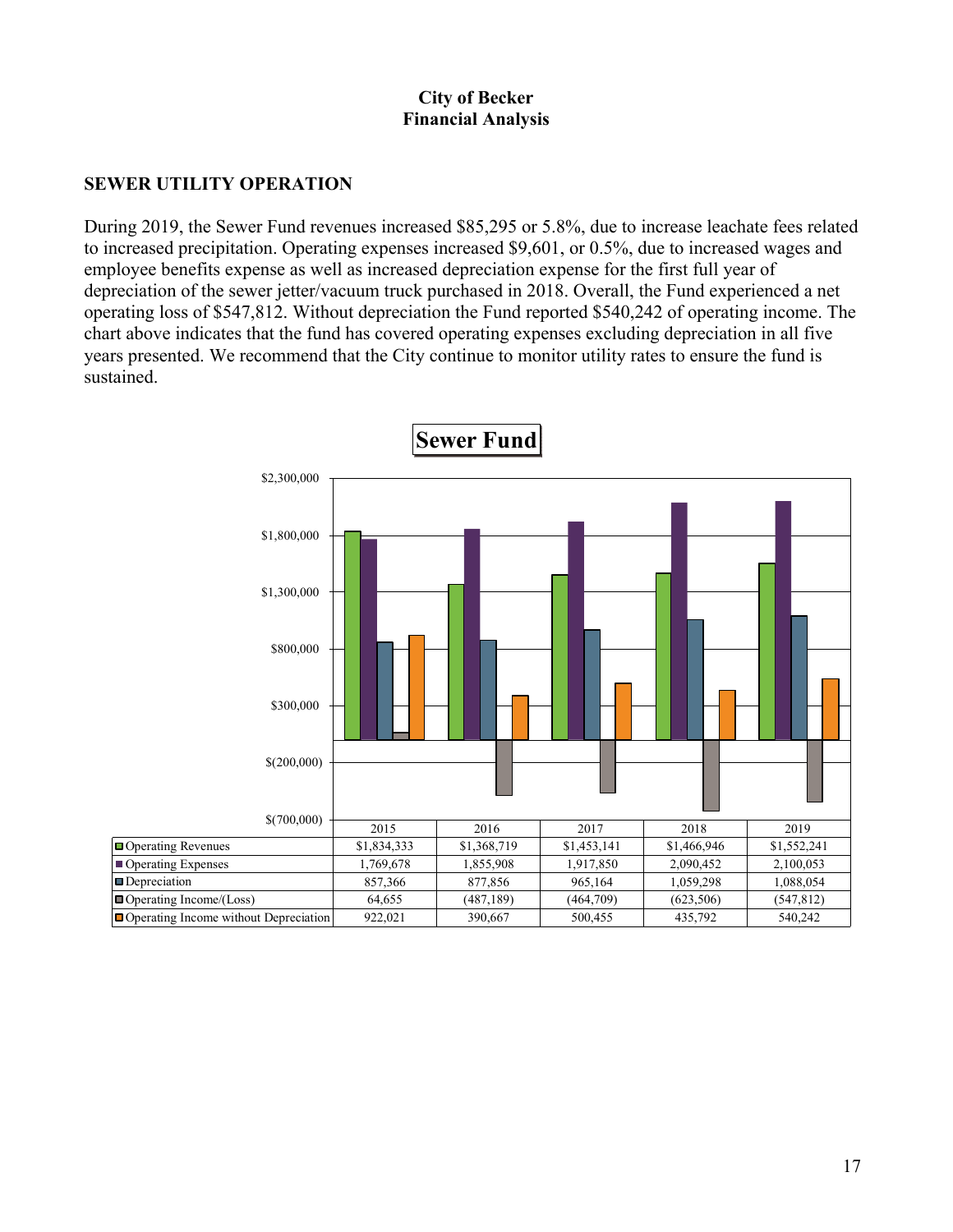# **TAX CAPACITY, LEVY AND RATES**

The chart below depicts tax capacity, tax levy, and tax rate information for the City. The City's tax capacity has increased over the past five years as has the tax levy, resulting in a slight increase to the tax rate overall.



Tax rates obtained from Sherburne County Property Records and Taxpayer Services. 2018 tax capacity and tax rates were rated based on finalized information from the County.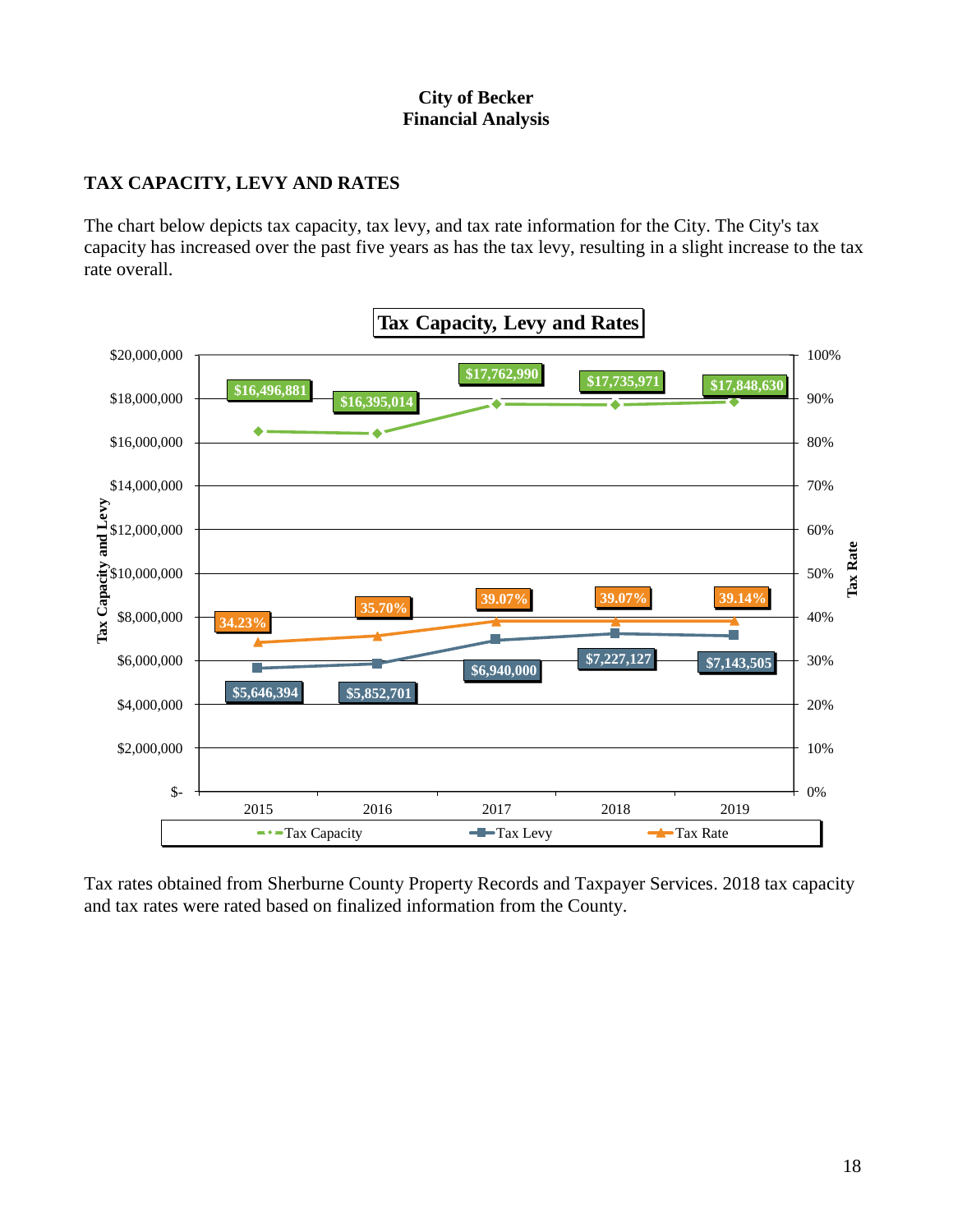# **City of Becker Emerging Issue**

#### **Executive Summary**

The following is an executive summary of financial and business-related updates to assist you in staying current on emerging issues in accounting and finance. This summary will give you a preview of the new standards that have been recently issued and what is on the horizon for the near future. The most recent and significant update includes:

 **Accounting Standard Update – GASB Statement No. 87 – Leases** – GASB has issued GASB Statement No. 87 relating to accounting and financial reporting for leases. This new statement establishes a single model for lease accounting based on the principle that leases are financing of the right to use an underlying asset.

The following is an extensive summary of the current updates. As your continued business partner, we are committed to keeping you informed of new and emerging issues. We are happy to discuss these issues with you further and their applicability to your City.

# **ACCOUNTING STANDARD UPDATE – GASB STATEMENT NO. 87 –** *LEASES*

The objective of this Statement is to better meet the information needs of financial statement users by improving accounting and financial reporting for leases by governments. This Statement increases the usefulness of governments' financial statements by requiring recognition of certain lease assets and liabilities for leases that previously were classified as operating leases and recognized as inflows of resources or outflows of resources based on the payment provisions of the contract. It establishes a single model for lease accounting based on the foundational principle that leases are financings of the right to use an underlying asset. Under this Statement, a lessee is required to recognize a lease liability and an intangible right-to-use lease asset, and a lessor is required to recognize a lease receivable and a deferred inflow of resources, thereby enhancing the relevance and consistency of information about governments' leasing activities.

A lease is defined as a contract that conveys control of the right to use another entity's nonfinancial asset (the underlying asset) as specified in the contract for a period of time in an exchange or exchange-like transaction. Examples of nonfinancial assets include buildings, land, vehicles, and equipment. Any contract that meets this definition should be accounted for under the leases guidance, unless specifically excluded in this Statement.

A short-term lease is defined as a lease that, at the commencement of the lease term, has a maximum possible term under the lease contract of 12 months (or less), including any options to extend, regardless of their probability of being exercised. Lessees and lessors should recognize short-term lease payments as outflows of resources or inflows of resources, respectively, based on the payment provisions of the lease contract.